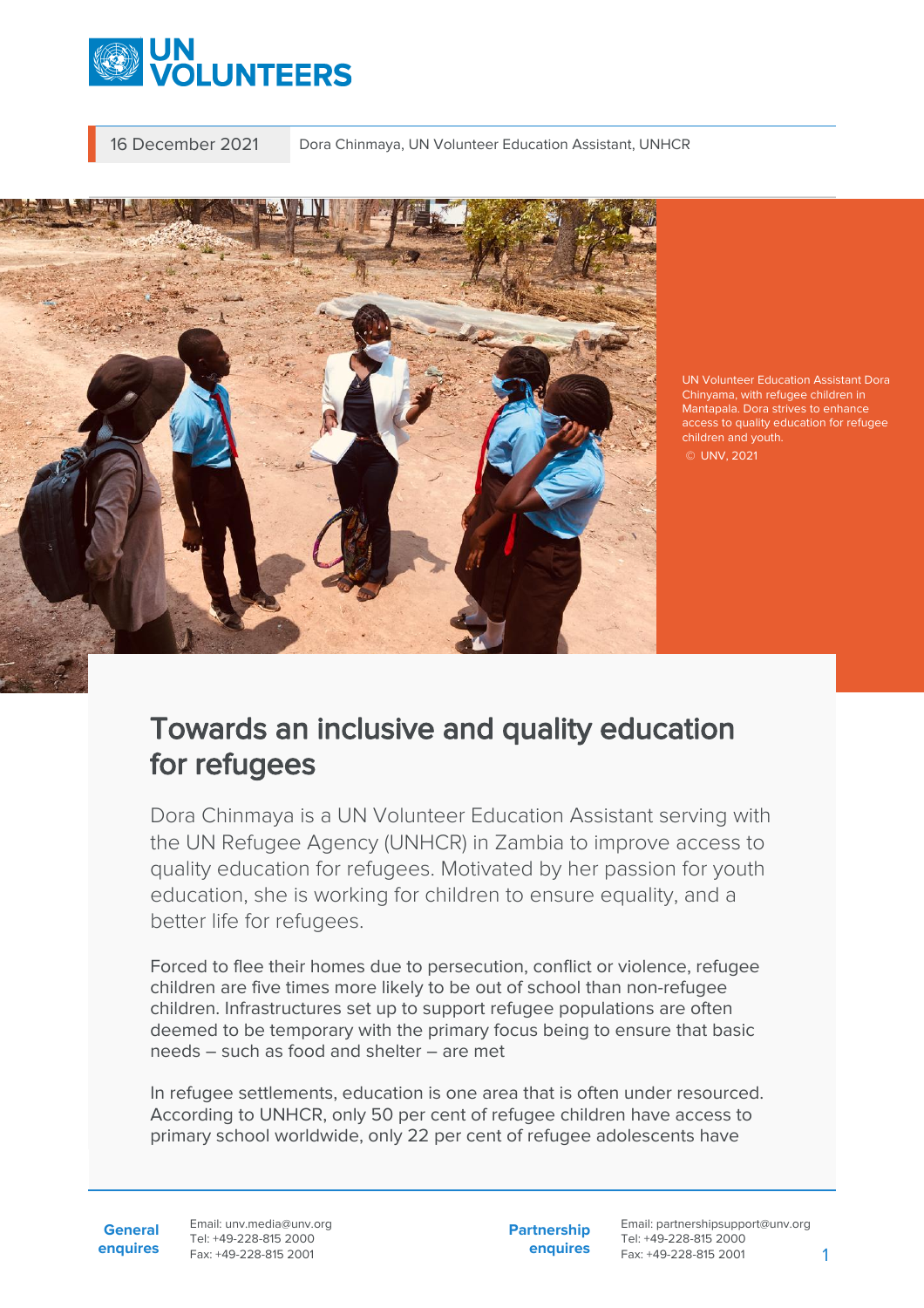

access to lower secondary education, and only one per cent of refugees attend university.

**CO** Forced to flee their homes, refugee children often don't have a school to go to. If there are schools nearby, they are often overcrowded and refugee children may not speak the language that is taught. -- [Missing Out: Refugee education in crisis, UNHCR](https://www.unhcr.org/missing-out-state-of-education-for-the-worlds-refugees.html)

Education is key to enabling refugees to live a dignified and fulfilled life. Given the opportunity to learn and grow through education, despite incredible disruption and upheaval, there exists potential within each refugee to bring positive change and light to an otherwise dark world.

This stands true in the case of the Mantapala settlement schools.

UN Volunteer Dora Chinyama has been serving as an Education Assistant at the UNHCR Field Office in Kawambwa, working as part of the team ensuring refugees in Mantapala receive a quality education.

Since starting her assignment 14 months ago, one of Dora's key tasks has been to undertake a desk review of the strengths, weakness, opportunities and risks of the education sector in the refugee settlement. By taking a community-driven approach to problem identification and solution design, Dora has worked with, and witnessed the growth and resilience of, refugees first-hand.

Additionally, Dora has devised an English Language Strategy to enable persons of concern in schools to acquire English language speaking and writing skills, which they need to integrate well into the national education system in Zambia.

**Echoing Nelson Mandela, I've always believed that education is the great** equalizer, and has the ability to draw people out of poverty and precarious situations, putting them in the driver's seat of their own lives. Thus, my

**General**

**enquires** Fax: +49-228-815 2001 Email: unv.media@unv.org Tel: +49-228-815 2000

**Partnership enquires**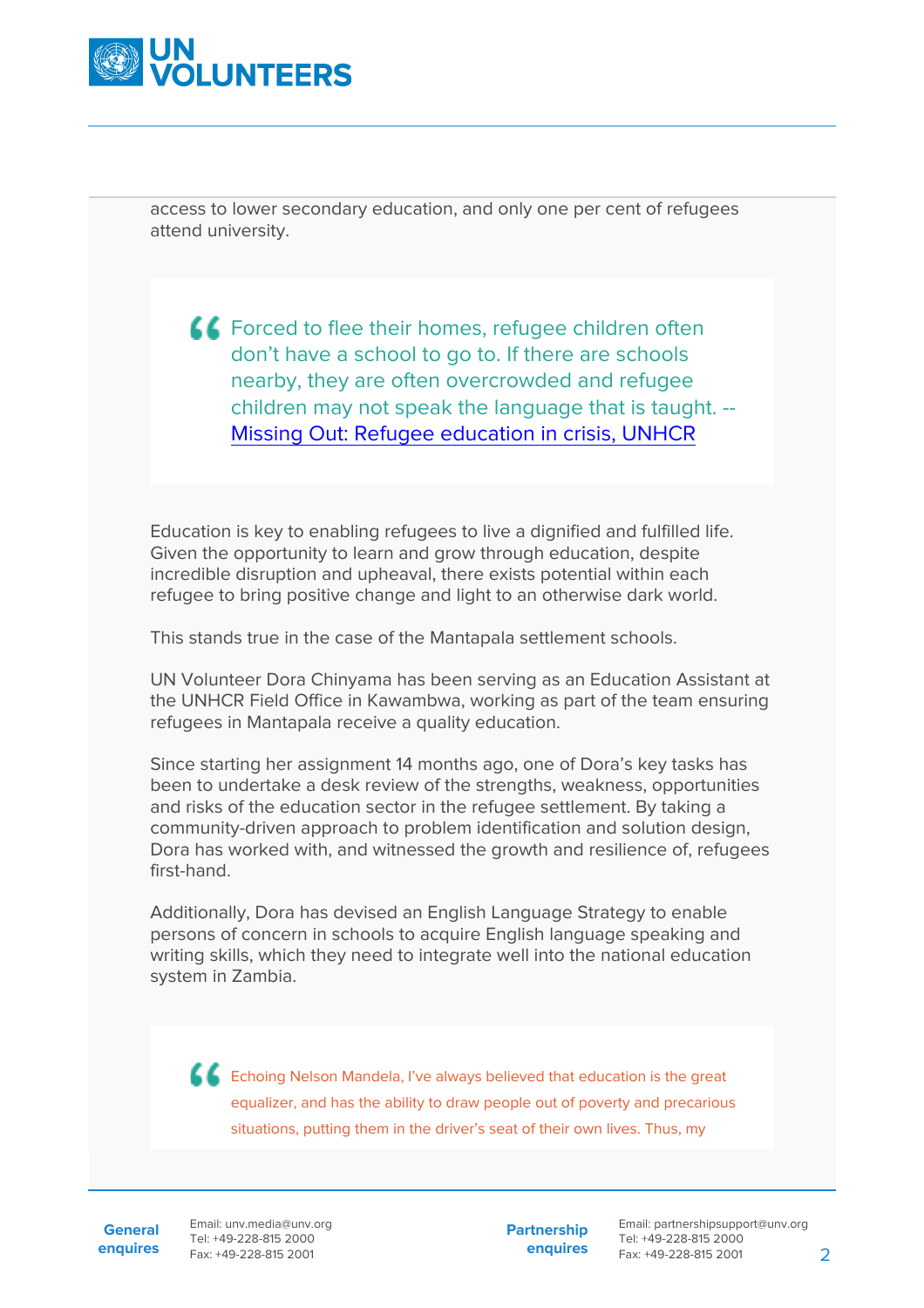

contribution to educating refugee children and youth has been nothing short of fulfilling. --Dora Chinyama, UN Volunteer Education Assistant with UNHCR, Zambia

Having devoted her career to working with NGOs focused on children's access to education, Dora has always seen her role as being part of something that was bigger – a cause which can change lives and better humanity.

Her experience so far in contributing to quality education in settlement education has also spanned into ensuring coordination of the sector by being the focal point for engagement with partners and donors. Using the comprehensive refugee response framework, Dora has been able to see inclusiveness and diversity advance in the implementation of planned programs.

Education is an important first step towards normalcy in the lives of refugees. Seeing the transformative effect of education in the lives of Mantapalans is what drives UN Volunteers like Dora Chinyama and motivates them to do more and strive to be better.

As a UN Volunteer and someone who has always worked for children's education, I feel proud to step up the effort and am driven to contribute to something bigger. Not only has being a UNV been rewarding and stretched my own personal growth, it offers me the chance to do even more of what I am passionate about. --Dora Chinyama



**General**

**enquires** Tel: +49-228-815 2000 Fax: +49-228-815 2001 Email: unv.media@unv.org<br>Tel: +49-228-815.2000

**Partnership enquires**